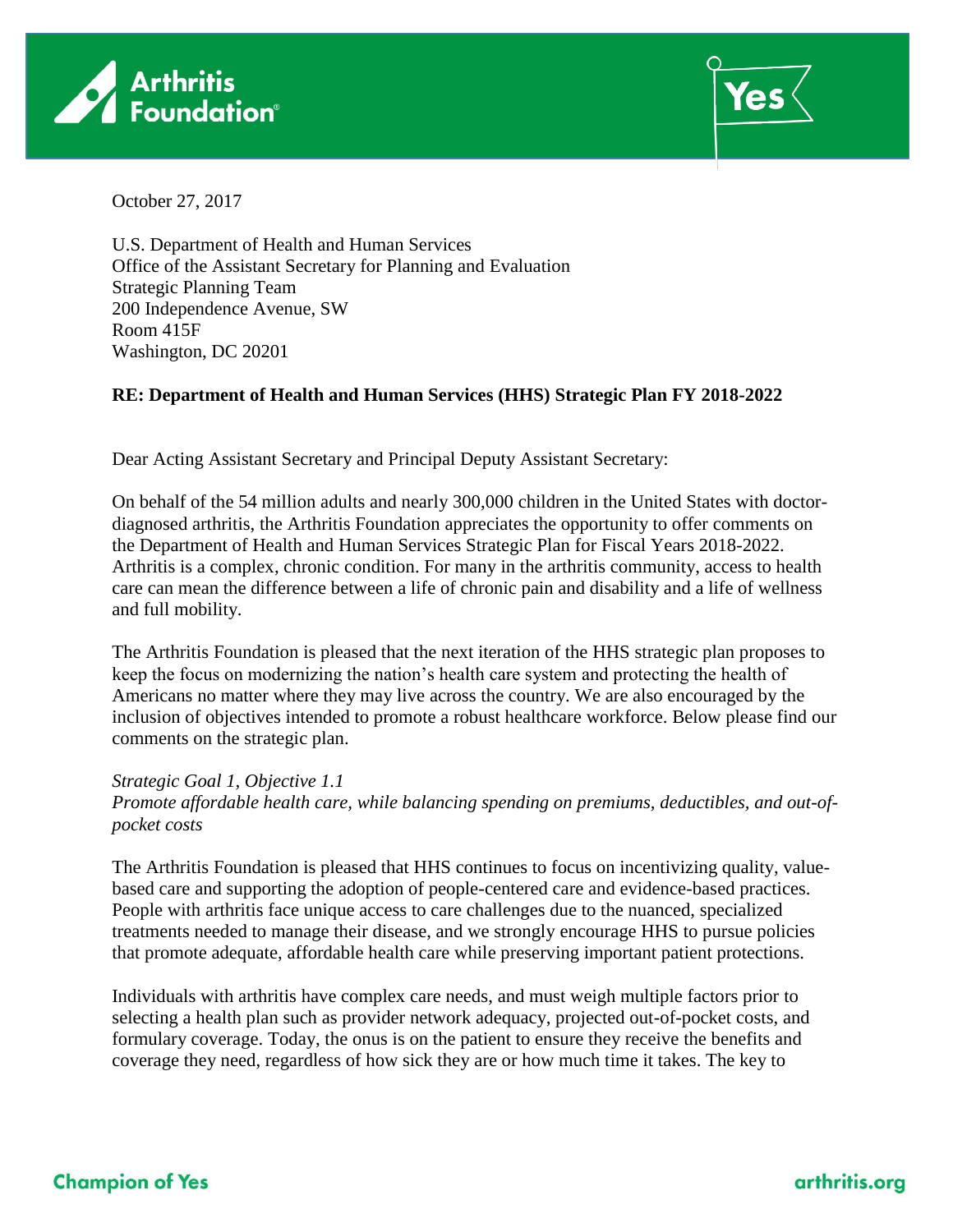



ensuring patients choose plans that are best suited for their health needs is to create a more seamless and transparent health care system that is attentive to rising out-of-pocket costs.

Therefore, we recommend HHS focus on the proliferation of specialty tiers and the increasing co-insurance requirements for medications. High cost sharing is a barrier to medication access for people with chronic, disabling, and life-threatening conditions. Such a practice should not be so burdensome that it restricts or interferes with access to necessary medications, which can lead to negative health outcomes and additional costs to the health care system. Patients with rheumatoid arthritis (RA), for example, are increasingly facing higher co-insurance rates for their biologic or biosimilar medications in both the commercial and individual markets. For instance, Avalere data shows the number of bronze and silver Exchange plans requiring over 30% costsharing increased 14% from 2014 to 2015, including 5 percentage points for RA drugs.

Similarly, co-insurance should be presented to patients as a dollar amount and should reflect the negotiated price of a drug, rather than the list price, to ensure that some of the rebates negotiated between manufacturers and pharmacy benefit managers are passed on to patients. Costs for highdeductibles or co-insurance should also be spread over the course of a year, rather than immediately at the beginning of the year, to reduce the financial burdens on patients.

## *Strategic Goal 1, Objective 1.4*

## *Strengthen and expand the health care workforce to meet America's diverse patient needs*

Rheumatology continues to see significant workforce shortages that negatively affect patient access to care, especially in rural and underserved areas of the country. A 2015 workforce study conducted by the American College of Rheumatology, for instance, found that the baseline retirement for adult rheumatologists would be about 50 percent. A severe shortage of pediatric rheumatologists in the United States is also concerning, with fewer than 350 board-certified, practicing pediatric rheumatologists to serve the nearly 300,000 children with the disease. That translates to one doctor for nearly nine hundred children, but the shortage doesn't stop there. There are eight states without any practicing pediatric rheumatologists at all and in most states these doctors primarily cluster in and around large cities, severely limiting access. Some patients must travel hundreds of miles, and even to other states, to receive care from a pediatric rheumatologist.

The Arthritis Foundation urges HHS to take steps aligned with the strategic plan to alleviate these types of workforce shortages. One highlight is the National Health Service Corps, which falls under the jurisdiction of the Health Resources and Services Administration (HRSA). The program is intended to reduce provider shortages in underserved areas. At present, pediatric subspecialists such as pediatric rheumatologists are not eligible for this program, and we encourage HHS to take administrative steps to address this issue.